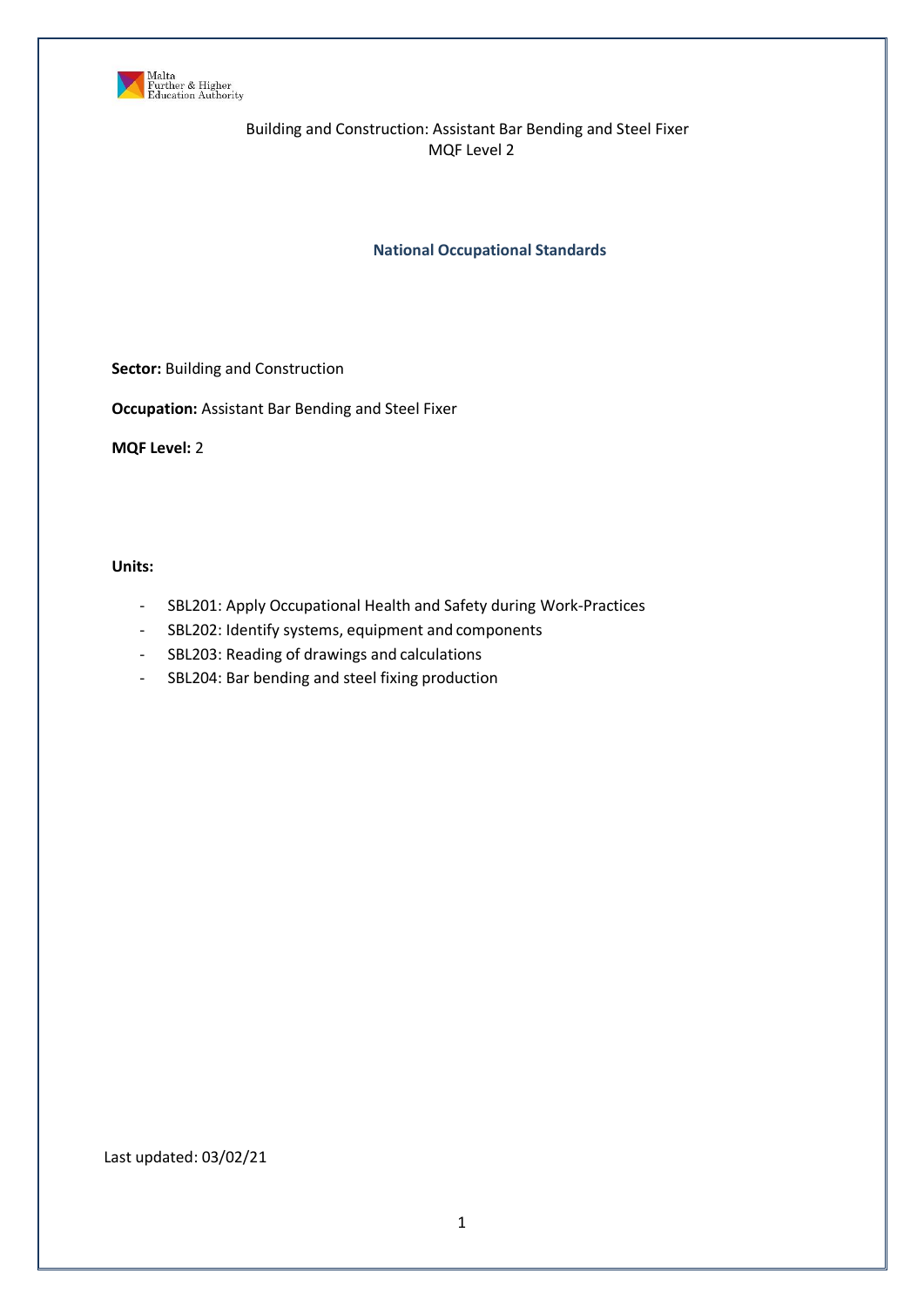

# **SBL201: Apply Occupational Health and Safety during Work-Practices**

This unit is about being able to use safe procedures and safe work practices. The persons carrying out this work must possess the necessary knowledge and skills to ensure that their actions do not create health and safety risks to themselves and others, identify risks and hazards associated within the working environment, tools and equipment and materials and substancesused.

### **Performance Criteria**

The candidate must have the necessary knowledge and skills to:

- 1. Carry out safe working practices to prevent hazards and to ensure the safety of oneself, workers and members of the public.
- 2. Carry out safe working practices when using appropriate equipment and materials to prevent damages to work areas and injuries to oneself and 3<sup>rd</sup> parties.
- 3. Carry out the safe erection,use and dismantling of simple access platforms less than 2m high.
- 4. Set up safety barriers around a work environment hazard to protect colleagues and members of the public.
- 5. Use protective clothing and safety equipment according to specifications issued by manufacturers and know the whereabouts of first-aid equipment.
- 6. Use, handle and store materials hazardous to health in a safemanner.
- 7. Be aware of the risk assessment was carried out to cover the job assigned and the working area.
- 8. Locate and switch-off temporary or fixed electrical switch gear, systems isolating valves as instructed in the health and safety procedures.

### **Required Knowledge**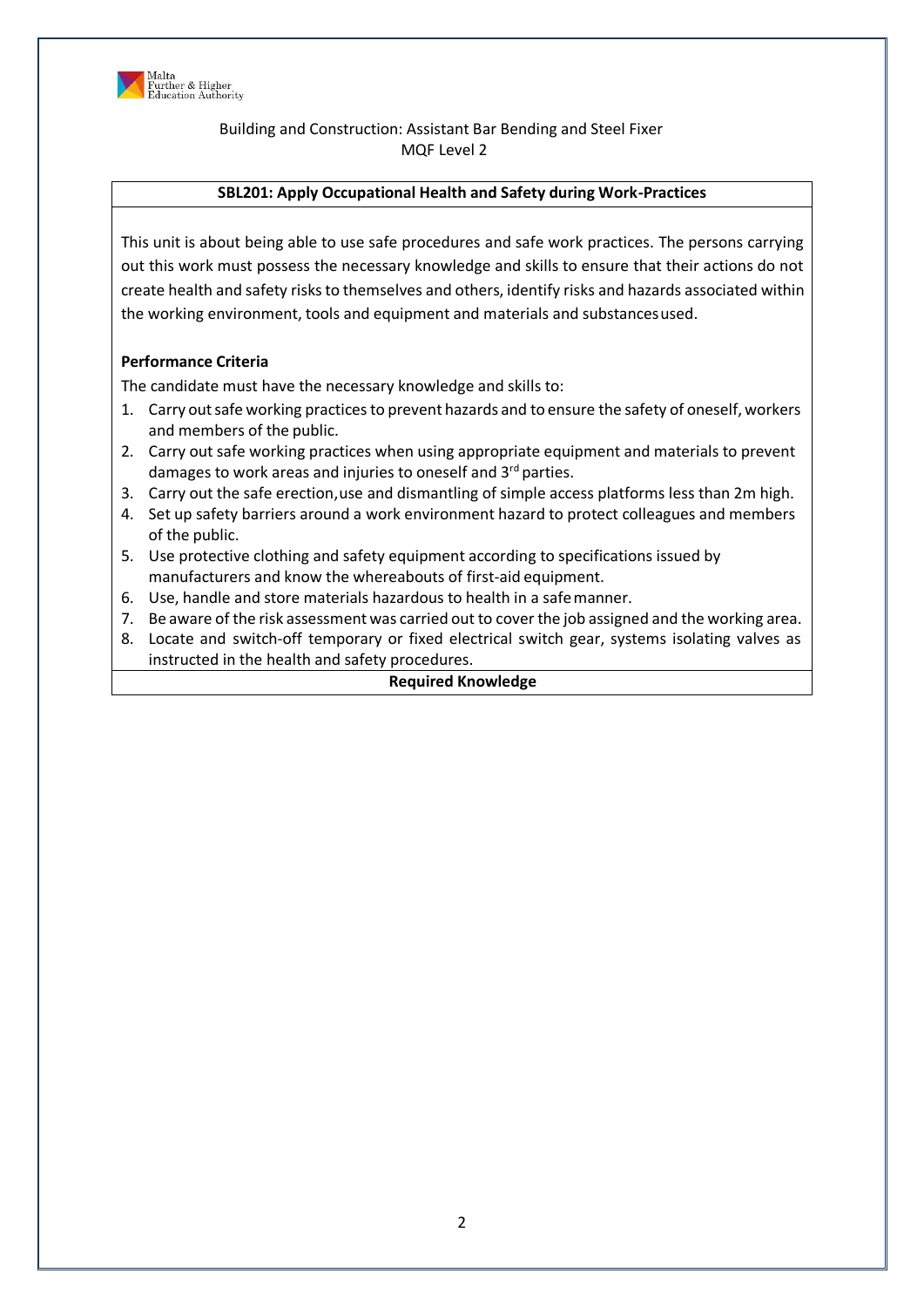The Level 2 Assistant Bar Bending and Steel Fixer must know and state:

- 1. The roles and responsibilities of themselves and others as per the risk assessment.
- 2. The health and safety risks associated with their role which includes tools, materials and equipment used and working practices and procedures.
- 3. The potential hazardous material commonly found at the workplace.
- 4. The procedures for dealing with potential hazardous material in the place ofwork.
- 5. The health concerns associated with the workplace and safe practices when carrying out work.
- 6. The hazards and potential hazards at the place of work (such as electricity, slippery and uneven surfaces, dust and fumes, handling and transporting, contaminants and irritants, fire, heights, improper use of tools and equipment, and working in high wind conditions).
- 7. The importance of being alert to the presence of hazards in the place of work.
- 8. The responsible persons to whom to report health and safety matters or any other occurring hazards.
- 9. The emergency procedures in the place of work.
- 10. The first aid facilities that exist within the work area.
- 11. The best way to make use of barricades, industrial hurdles, and warning signs to mark areas clearly marked out of bounds.
- 12. The safety procedures when using scaffold platforms.
- 13. The necessary safety precautions including the use of protective clothing and equipment for a range of applications.
- 14. The methods used for protecting customers' property.
- 15. When it is required to isolate domestic water services from the main watersupply.
- 16. Any toxic effect from materials commonly used at constructionsites.
- 17. The preventative and remedial actions to be taken in the case of exposure to materials hazardous to health.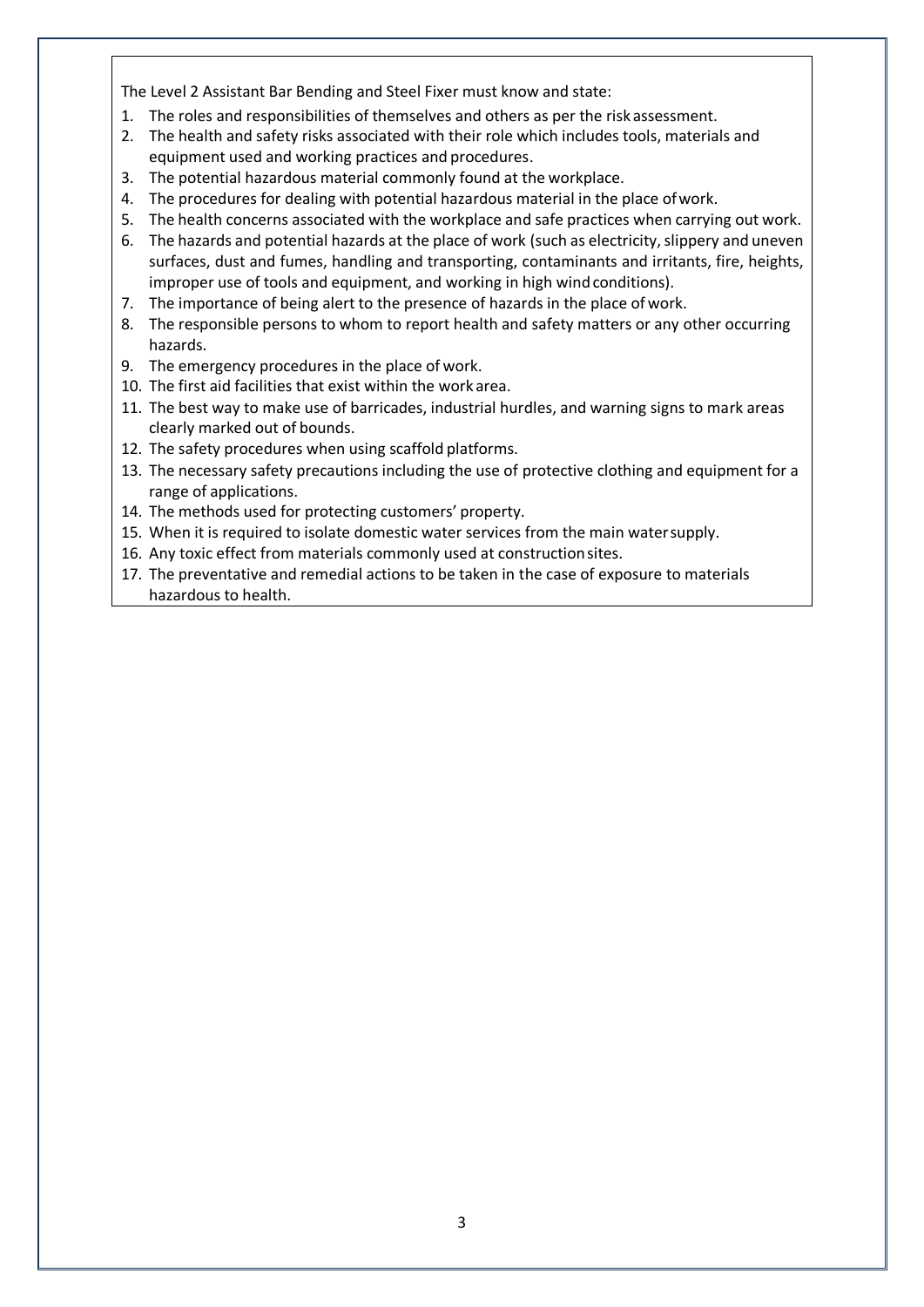

# **Required Skills**

- 1. Identify which health and safety procedures are relevant to the working environment.
- 2. Seek supervisor's assistance when help is needed.
- 3. Ensure compliance with duties and obligations as defined by the risk assessment.
- 4. Follow workplace policies and employers' instructionsforthe safe use andmaintenance of tools and equipment.
- 5. Control health and safety hazards within the job responsibility.
- 6. Report any hazards which may present risk to relevant persons.
- 7. Follow correct procedures in the event of injuries to oneself orothers.
- 8. Take remedial action where work methods are not in line with control measures noted and identified from risk assessment.
- 9. Adhere to work production and installation processes as agreed with the employer.
- 10. Apply the necessary skills to erect, use and dismantle access equipment less than 2m in height and use appropriately all access equipment provided.
- 11. Read, interpret and install warning signs and set up safety barriers, around workingareas.
- 12. Equip oneself with the appropriate protective clothing and safety equipment for bar bending and steel fixing tasks.
- 13. Use and store materials hazardous to health in a safe manner.
- 14. Monitor the workplace and maintain good housekeeping whilst keeping itfree from hazards.
- 15. Communicate clearly information regarding unfamiliar and unpredictable situations to colleagues and supervisors.
- 16. Advocate appropriate health and safety procedures.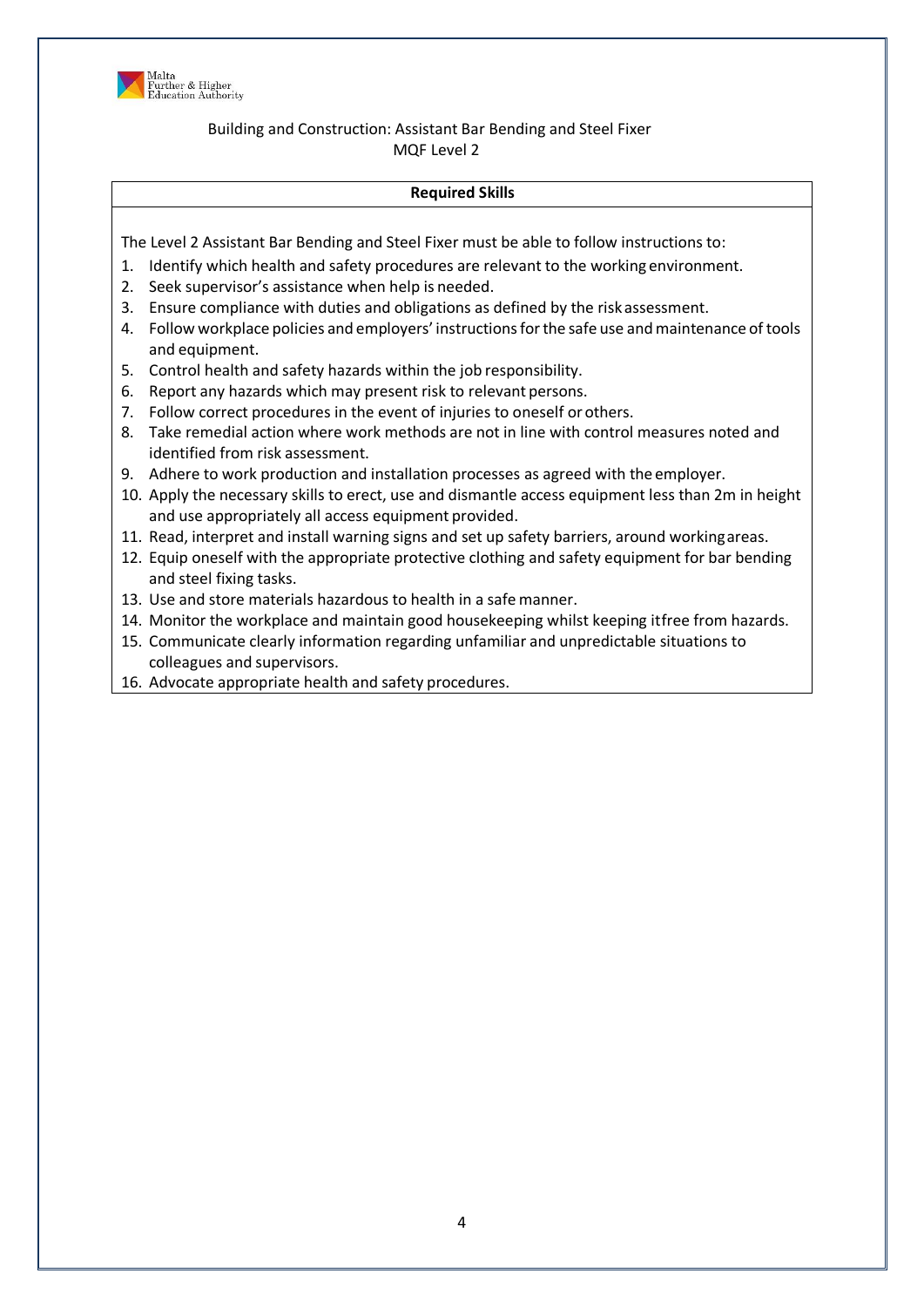

### **SBL202: Identify systems, equipment and components**

This unit is about identifying the different materials for specific applications based on their technical properties and to identify direct and indirect environmental impacts.

### **Performance Criteria**

The candidate must have the necessary knowledge and skills to:

- 1. Identify tools required for the execution of specific tasks.
- 2. Understand the correct work processes.
- 3. Ensure that appropriate safe practices are implemented.
- 4. Follow procedures to label and store raw and bended profiles and assembledmodules.

### **Required Knowledge**

The Level 2 Assistant Bar Bending and Steel Fixer must know and state:

- 1. The configuration of a range of ties.
- 2. The concept of the code structure used for labelling and storing material.
- 3. The standard codes of steel reinforcement (bars and mesh) used within the organisation.
- 4. The reasons behind keeping records.
- 5. The range of manual bar bending tools and bar bending machines within the organisation
- 6. the common type of spacers and covers.

# **Required Skills**

- 1. Distinguish between different ties and their appropriate application.
- 2. Neatly label material for storage according to a given codestructure.
- 3. Read and interpret codes of steel reinforcement (bars and mesh), spacers, covers and tying material.
- 4. Identify formers to match bars and bending equipment.
- 5. Assist and pass on information to keep records.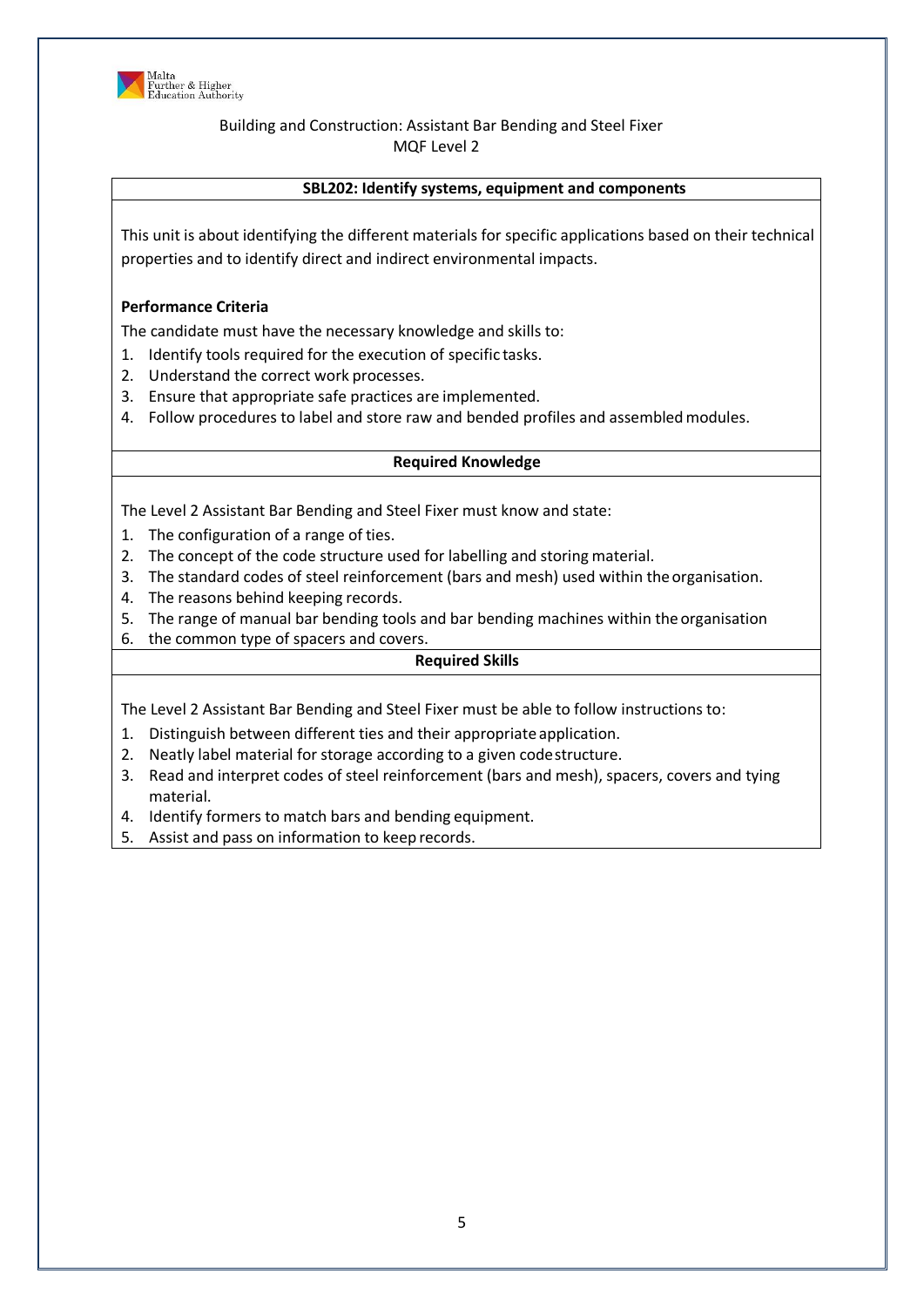

# **SBL203: Reading of drawings and calculations**

This unit is about understanding and applying dimensions from drawings and calculating quantities in the preparation, costing and estimation.

### **Performance Criteria**

The candidate must have the necessary knowledge and skills to:

- 1. Interpret simplified steel reinforcement drawings and bending schedules.
- 2. Assist in calculations to find the cut length (true length) of common reinforcementbars.
- 3. Assist in checking the overall cut length of bars for accuracy.

### **Required Knowledge**

The Level 2 Assistant Bar Bending and Steel Fixer must know and state:

- 1. General building and civil engineering drawings.
- 2. The metric system and conversion from meters to cm tomm.
- 3. Basic scales.
- 4. Linear dimensions such as running dimensions and spaced dimensions.
- 5. Angular dimensions such as the 90/ 30/ 60/ and 45 degrees.
- 6. Grid marking techniques.
- 7. The 3:4:5 rule for right angles triangles.
- 8. Familiar with the terms such as: links, crank, knuckle, offset, maximum, minimum.
- 9. Basic calculations.

### **Required Skills**

- 1. Translate metric units from meters to centimetres and millimetres.
- 2. Measure andmark from simplified working drawings also using interim dimensions and running dimensions.
- 3. Demonstrate the use of the 3:4:5 right angle rule.
- 4. Use digital measuring instruments and interpret recorded readings.